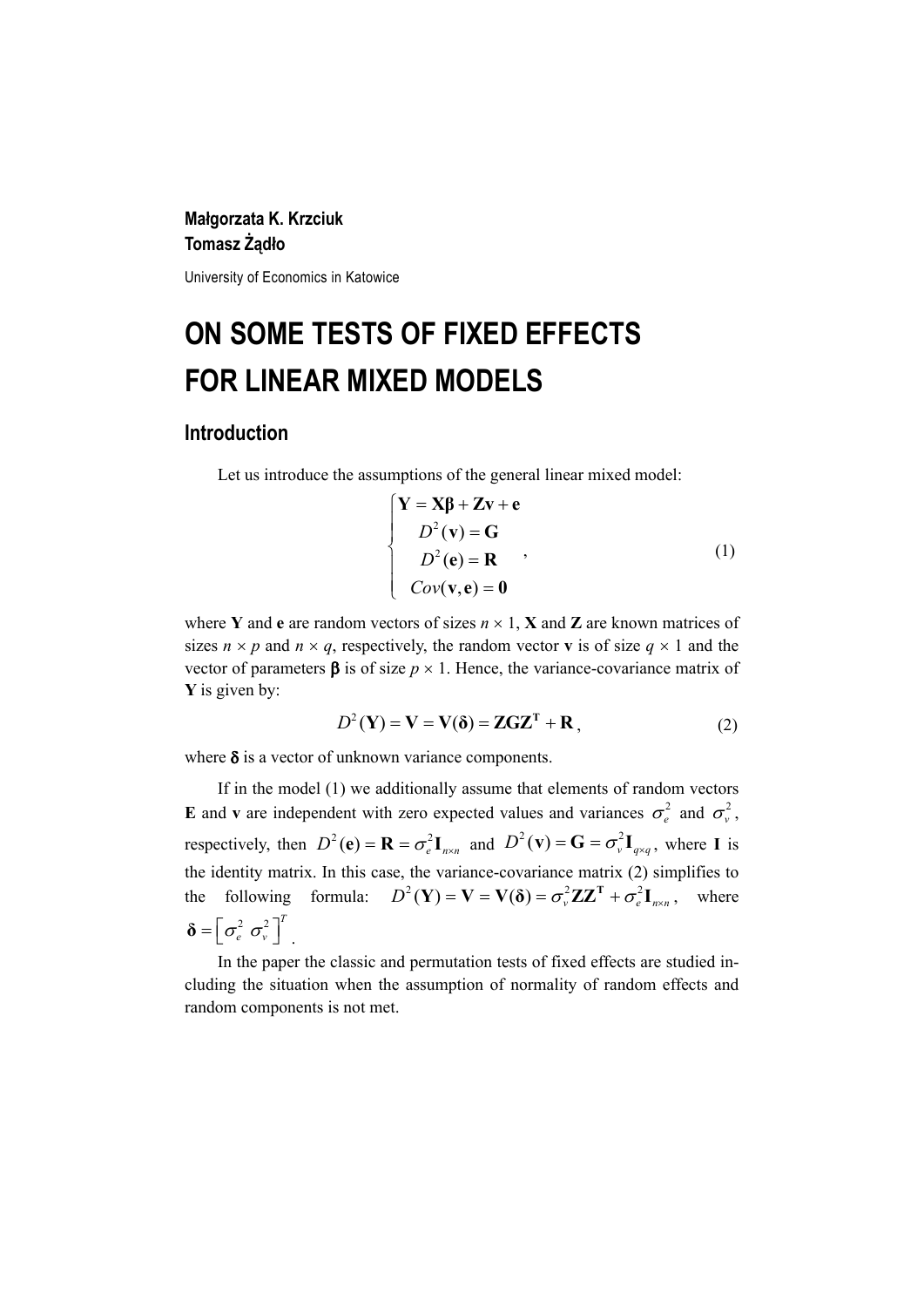## **1. Classic tests of significance of fixed effects**

In the section we introduce classic tests of significance of fixed effects: Wald test, conditional t-test and likelihood ratio test. In particular, we present their assumptions, tests statistics and information on their properties. In all the tests the null hypothesis is  $H_0: \beta_i = 0$  and the alternative  $-H_1: \beta_i \neq 0$ . It should be noted that alternative approach (which is not considered in the paper) called "the transformation method" can be used as well (Rao, 2003, pp.  $110-11$ ) – we can transform the mixed model into a standard linear regression model and apply standard linear regression methods for model validation.

The first classic test presented in this paper is Wald test, called also in the literature the Z-test (Verbeke, Molenberghs, 2000, p. 56). Moreover, this test can also be used to test fixed effects in more general class of mixed models (e.g. Wolny-Dominiak, 2011). This test is obtained assuming that the distribution of (Verbecke, Molenbergs, 2000, pp. 56-57):

$$
\frac{\left(\hat{\beta}_j - \beta_j\right)}{\hat{D}\left(\hat{\beta}_j\right)},\tag{3}
$$

can be approximated by standard normal distribution. Hence, for a known matrix **K** the null and alternative hypotheses in Wald test can be written as:  $H_0$ : **K** $\beta$  = **0**,  $H_1$ : **Kβ**  $\neq$  **0** and Wald test statistic given by:

$$
(\hat{\beta} - \beta) \mathbf{K}' \left[ \mathbf{K} \left( \mathbf{X}' \mathbf{V}^{-1} \left( \hat{\delta} \right) \mathbf{X} \right)^{-1} \mathbf{K}' \right] \mathbf{K} (\hat{\beta} - \beta) \tag{4}
$$

may be approximated by  $\chi^2$  distribution with *rank*(**K**) degrees of freedom. When we test hypothesis  $H_0: \beta_1 = 0$ , matrix **K** has the form: **K** = [1 0 0 … 0]. It should be noted that in the Wald test the problem of estimation of variance components δ is not taken into account (Verbeke, Molenbergs, 2000, pp. 56-57).

To solve the problem we can use conditional t-test which is based on the approximation of (3) by Student's t-distribution (Verbeke, Molenbergs, 2000). If the assumption of normality of random effects and components is fulfilled, the test statistic has a distribution close to the Student t-distribution and only for special cases exact Student t-distribution (Fratczak, ed., 2012, pp. 412-413). Hence for  $H_0$ : **K** $\beta$  = **0**,  $H_1$ : **Kβ**  $\neq$  **0**, distribution of the test statistic given by (Wolfinger, 1993, p. 1090; Littel et al., 2006, pp. 755-756, Frątczak, ed., 2012, pp. 412-413):

$$
F = \frac{(\hat{\beta} - \beta) \mathbf{K} \left[ \mathbf{K} \left( \mathbf{X} \mathbf{V}^{-1} \left( \hat{\delta} \right) \mathbf{X} \right)^{-1} \mathbf{K} \right] \mathbf{K} (\hat{\beta} - \beta)}{\text{rank}(\mathbf{K})} \tag{5}
$$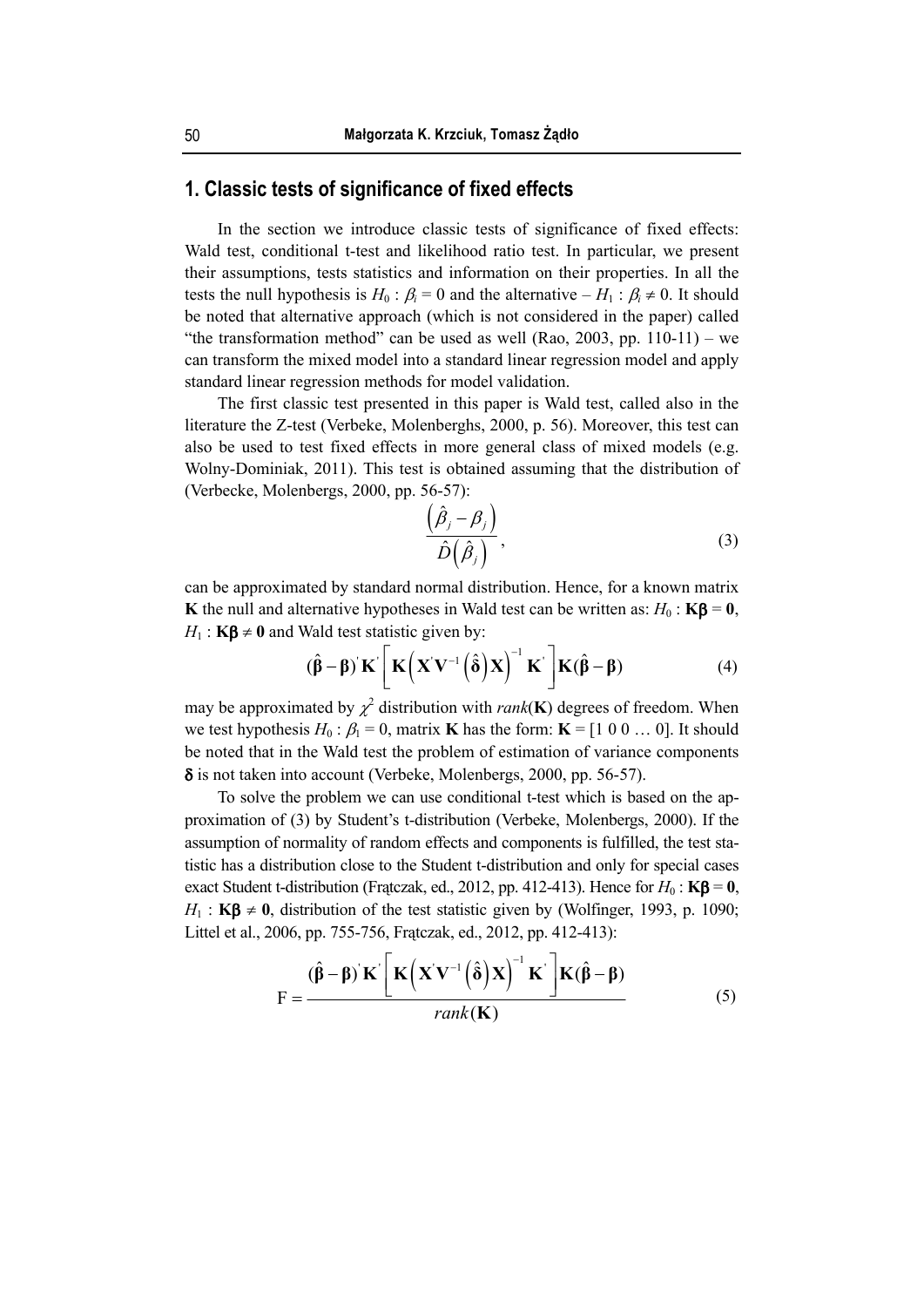can be approximated by F distribution with *rank*(**K**) numerator degrees of freedom, and the denumerator degrees of freedom is estimated from the data using e.g. Satterthwaite's (1946) approximation.

The last classic test for fixed effects presented in this paper is the likelihood ratio test (LRT). The basic assumption in this test is that two versions of the analyzed model – without and with the fixed effect − should be nested. The model without the considered effect should therefore be a special case of the model with this effect. It is fulfilled when the model is estimated using maximum likelihood method (Biecek, 2012, p. 160). The test statistic in this case can be written as:

$$
2\log\left(\frac{L_2}{L_1}\right) = 2\left[\log\left(L_2\right) - \log\left(L_1\right)\right],\tag{6}
$$

where  $L_1$  is likelihood for the model without the analyzed fixed effect (nested model) and  $L_2$  likelihood for the more general model (with this fixed effect). These values must meet the condition  $L_2 > L_1$  (log( $L_2$ ) > log( $L_1$ )), so the value of LRT statistic is positive. Under the null hypothesis, the distribution of this statistic is the  $\chi^2$  distribution with  $k_2 - k_1$  degrees of freedom, where  $k_i$  is the number of parameters estimated in the *i*-th model (Pinheiro, Bates, 2000, p. 83). Hence, as written by Biecek (2012, p. 160), when we test one of the fixed effects we should use quantiles of  $\chi^2$  distribution with one degree of freedom.

However, it should be noted that LRT test is "anticonservative", what means that reported p-values for this test can be smaller than the true p-value. It means that the test does not hold its size. Pinheiro, Bates (2000, pp. 87-89) write: "Even though a likelihood ratio test for the ML fits of models with different fixed effects can be calculated, we do **not** recommend using such tests. Such likelihood ratio tests using the standard Chi-square reference distribution tend to be »anticonservative« – sometimes quite badly so". In the simulation study we will show that the properties of the LRT test for the considered problem are unsatisfactory.

## **2. Permutation tests of fixed effects based on log-likelihood**

Biecek (2012, pp. 22-23, 160) studies permutation test of fixed effects, where the test statistics equals log-likelihood of the model. Similarly to other tests in this class, the procedure can be described in three stages (Moore, McCabe, 2005, p. 54). In the first step, we calculate value of the test statistics measuring the effect, in this case it is a log-likelihood for original data denoted by  $ln L<sub>0</sub>$ . In the second step we repeat *B* times following points: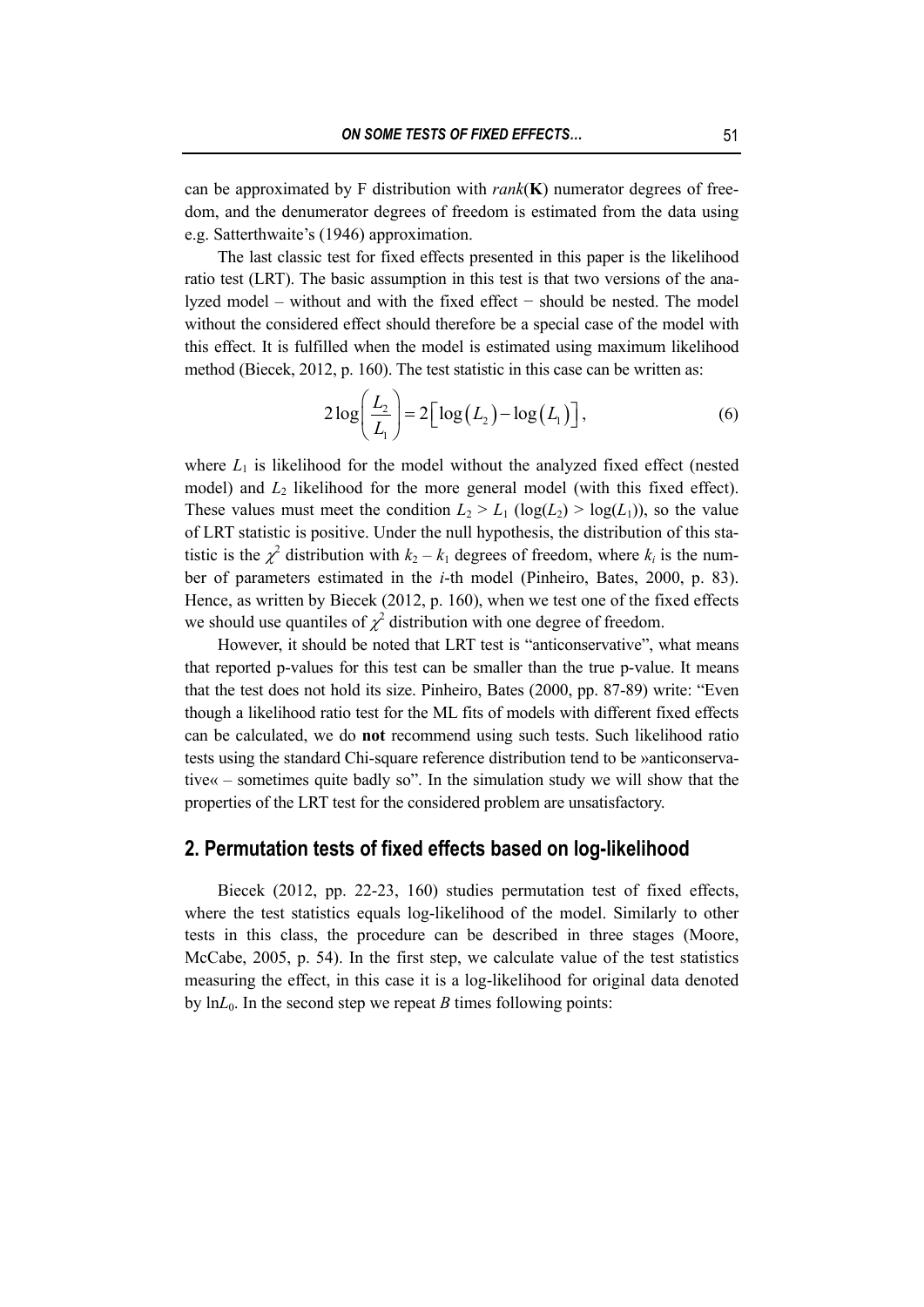- − we generate <sup>π</sup> *\*,b* which is permutation of vector [1 2 … *n*] where *n* is the number of observations (where  $b = 1, 2, ..., B$ ),
- − for the test of the *j*th fixed effect, the *j*th column of **X** is permuted and we obtain permutation version of **X** denoted by  $\mathbf{X}_{i,j}^{*,b}$  (where  $b = 1, 2, ..., B$ ),
- − we calculate log-likelihood for the model with  $\mathbf{X}^{*,b}_{i,j}$  which is denoted by  $\ln L_0^{*,b}$  (where  $b = 1, 2, ..., B$ ).

In the third step we calculate p-value for this test (Biecek, 2012, pp. 22-23):

$$
p = \frac{1 + \# \left\{ b : \ln L_0^{*,b} > \ln L_0 \right\}}{1 + B} \,. \tag{7}
$$

It is the fraction of cases where log-likelihood for the model based on permutations is larger than model based on original data.

In the simulation study we will also consider the permutation version of the conditional t-test and the permutation version of the log-likelihood ratio test. To obtain the permutation version of the conditional t-test we should replace in the three stage procedure presented in this section the log-likelihood by the t-test statistic. Similarly, to obtain the permutation version of the LRT test we should replace in the procedure the log-likelihood by the LRT statistic.

#### **3. Simulation study**

In this section we present results of the simulation study which is widely used in many applications to assess properties of new methods (e.g. Domański, Jędrzejczak, 2003; Gamrot, 2013; Krzciuk, Mierzwa, Wywiał, 2013). The simulation is conducted in R (R Development Core Team, 2013). Similarly to Kończak (2010, 2012) we will compare properties of classic and permutation tests. In those analyzes we use data on revenues from municipal taxation in 284 Swedish municipalities, presented in Särndal, Swensson, Wretman (1992). In this paper we analyze six variables: RMT85 – revenues from municipal taxation in 1985 in millions kronor, P75 – population in municipalities in thousands in 1985, REV84 – real estate values in 1984 (in millions of kronor), CL – indicator of cluster, REG – indicator of geographic region.

We consider five models: nested error model (called also the basic unit level model by Rao, 2003, p.78)

$$
Y_{id} = \beta_0 + \beta_1 X_{1id} + \beta_2 X_{2id} + \nu_d + e_{id} \,, \tag{8}
$$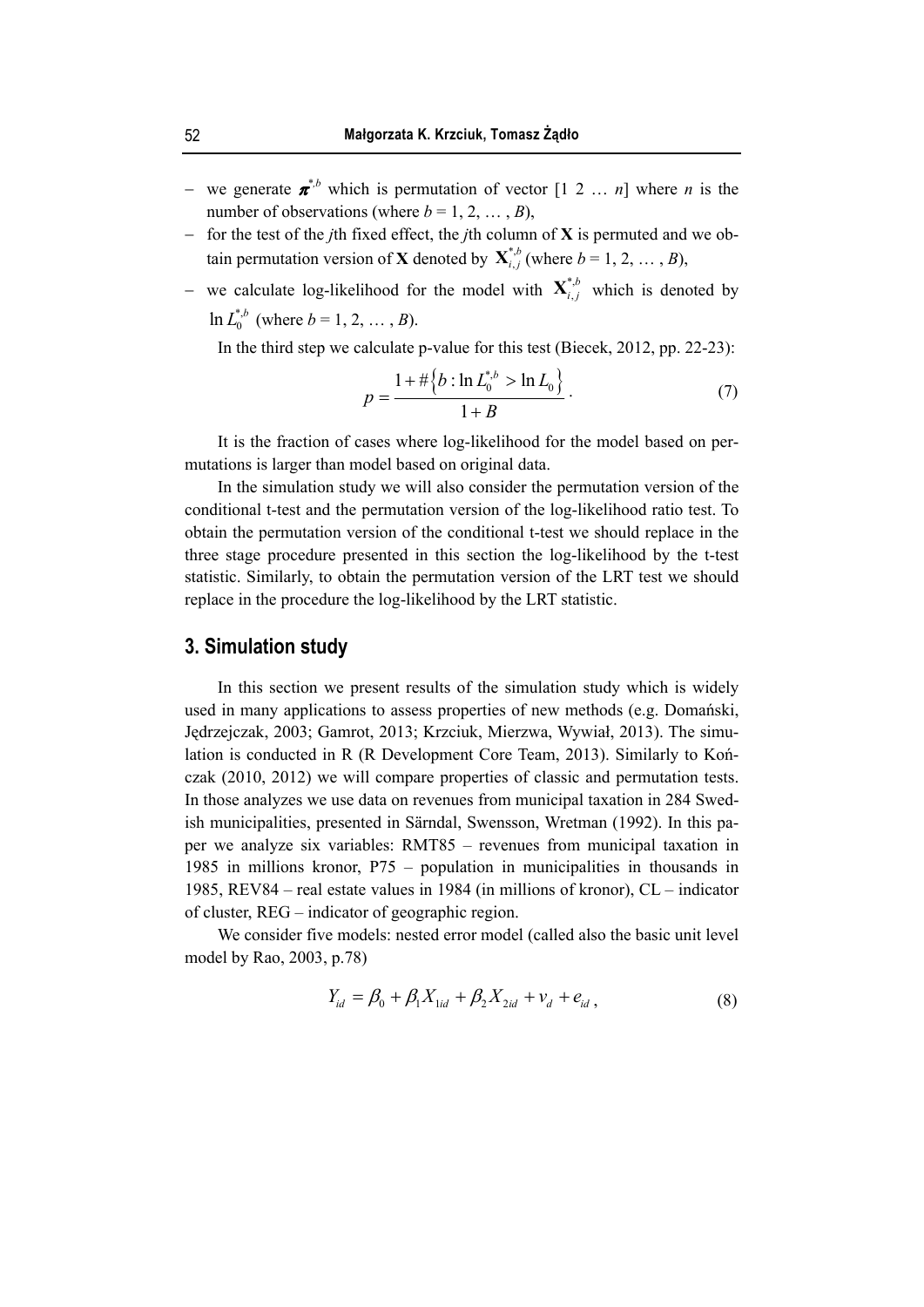two random regression coefficient models with constant:

$$
Y_{id} = \beta_0 + (\beta_1 + \nu_d) X_{1id} + \beta_2 X_{2id} + e_{id}
$$
 (9)

and

$$
Y_{id} = \beta_0 + \beta_1 X_{1id} + (\beta_2 + \nu_d) X_{2id} + e_{id}, \qquad (10)
$$

and two random regression coefficient models without constant:

$$
Y_{id} = (\beta_1 + v_d) X_{1id} + \beta_2 X_{2id} + e_{id}
$$
 (11)

and

$$
Y_{id} = \beta_1 X_{1id} + (\beta_2 + \nu_d) X_{2id} + e_{id}.
$$
 (12)

In all of the models the variable of interest is RMT85 and explanatory variables are P75 and REV84. We considered two grouping variables – CL and REG, therefore we analyzed ten models.

Model selection was made based on the Akkaike Information Criterion (AIC) and the Bayesian Information Criterion (BIC). The smallest value of AIC and BIC where obtained for the model  $Y_{id} = \beta_0 + (\beta_1 + v_d) X_{1id} + \beta_2 X_{2id} + e_{id}$ , where the grouping variable was the indicator of cluster (CL).

We make two experiments to examine the significance of the parameter  $\beta_2$ corresponding to the variable REV84. In the first experiment we generate data based on the model:

$$
Y_{id} = \beta_0 + (\beta_1 + v_d) X_{1id} + e_{id} ,
$$
 (13)

where values of  $\beta_0$ ,  $\beta_1$ ,  $\sigma_v^2$  and  $\sigma_e^2$  are obtained based on the real data under assumption of (13). Hence, the parameter  $\beta_2$  is omitted. In this experiment we analyze type I error for classic and permutation tests. In the second experiment we generate data based on the model:

$$
Y_{id} = \beta_0 + (\beta_1 + \nu_d) X_{1id} + \beta_2 X_{2id} + e_{id}, \qquad (14)
$$

where values of  $\beta_0$ ,  $\beta_1$ ,  $\beta_2$ ,  $\sigma_v^2$  and  $\sigma_e^2$  are obtained based on the real data under assumption of (14). Hence, we consider type II error for classic and permutation tests.

Both experiments are conducted in two variants  $-$  (a) and (b). In the variant (a) random components and random effects are generated from the normal distribution. In the variant (b) shifted exponential distribution is used to generate values of random components and random effects. In both variants expectations were 0, variances –  $\sigma_{\rm e}^2$  and  $\sigma_{\rm v}^2$ .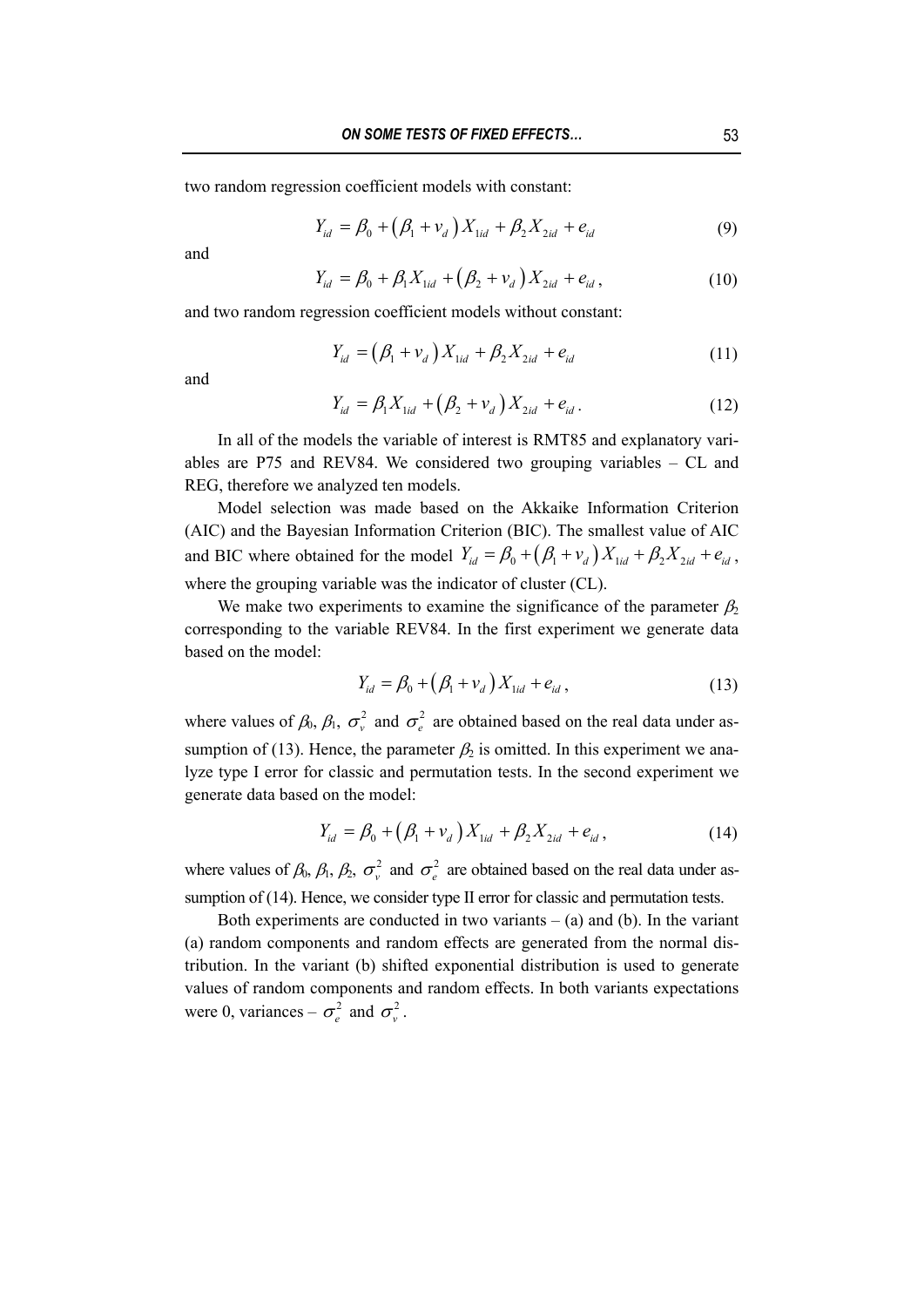In all experiments we made 1000 iterations and additionally for permutation tests 500 permutations in each iteration. In the variant (a) of the first experiment we consider the data generated based on the normal distributions and the model without the analyzed parameter.

Firstly, we should remind that LRT test does not hold its size. Although it is known property of LRT test of fixed effects in mixed models as it was stated at the end of the section 2, we would like to check in the simulation study what "quite badly" behavior means (see the opinion of Pinheiro and Bates, 2000, cited at the end of the section 2). Moreover, we have checked that the permutation version of LRT test does not hold its size, too.

For classic tests, except for LRT, we obtained similar results for all of levels of significance and in some cases values of the type I error are greater than the assumed  $\alpha$ . Classic tests tend to be "anti-conservative". It should be noted that in permutation lnL test and permutation version of t-test we reject null hypothesis exactly or less times than it is assumed (than  $\alpha$ ). Log-likelihood ratio test in the group of classic tests gave the worst results, similarly to its permutation version among permutation tests.

Table 1

Summary of experiment  $1(a)$  – values of type I error

| <b>Test</b>                 | Assumed level of significance $(\alpha)$ |                 |                |
|-----------------------------|------------------------------------------|-----------------|----------------|
|                             | $\alpha = 0.01$                          | $\alpha = 0.05$ | $\alpha = 0.1$ |
| <b>Conditional t-test</b>   | 0,011                                    | 0,047           | 0,150          |
| <b>Wald test</b>            | 0,011                                    | 0,047           | 0.106          |
| <b>LRT</b>                  | 0,694                                    | 0.739           | 0.757          |
| <b>Permutation InL test</b> | 0,010                                    | 0.049           | 0.097          |
| <b>Permutation t-test</b>   | 0,010                                    | 0,046           | 0,090          |
| <b>Permutation LRT</b>      | 0.154                                    | 0.209           | 0,270          |

Table 2

Summary of experiment  $1(b)$  – values of type I error

| Test                        | Assumed level of significance $(\alpha)$ |                 |                |
|-----------------------------|------------------------------------------|-----------------|----------------|
|                             | $\alpha = 0.01$                          | $\alpha = 0.05$ | $\alpha = 0.1$ |
| <b>Conditional t-test</b>   | 0.014                                    | 0.044           | 0.087          |
| <b>LRT</b>                  | 0.255                                    | 0.278           | 0,287          |
| <b>Wald test</b>            | 0.014                                    | 0.045           | 0.088          |
| <b>Permutation InL test</b> | 0.005                                    | 0.046           | 0.106          |
| <b>Permutation t-test</b>   | 0.005                                    | 0,041           | 0.098          |
| <b>Permutation LRT</b>      | 0.622                                    | 0.684           | 0.711          |

In the variant (b) we assume the same model as in the variant (a), but random effects and random components are generated based on shifted exponential distribution. Similarly to the variant (a) the worst results are obtained for classic and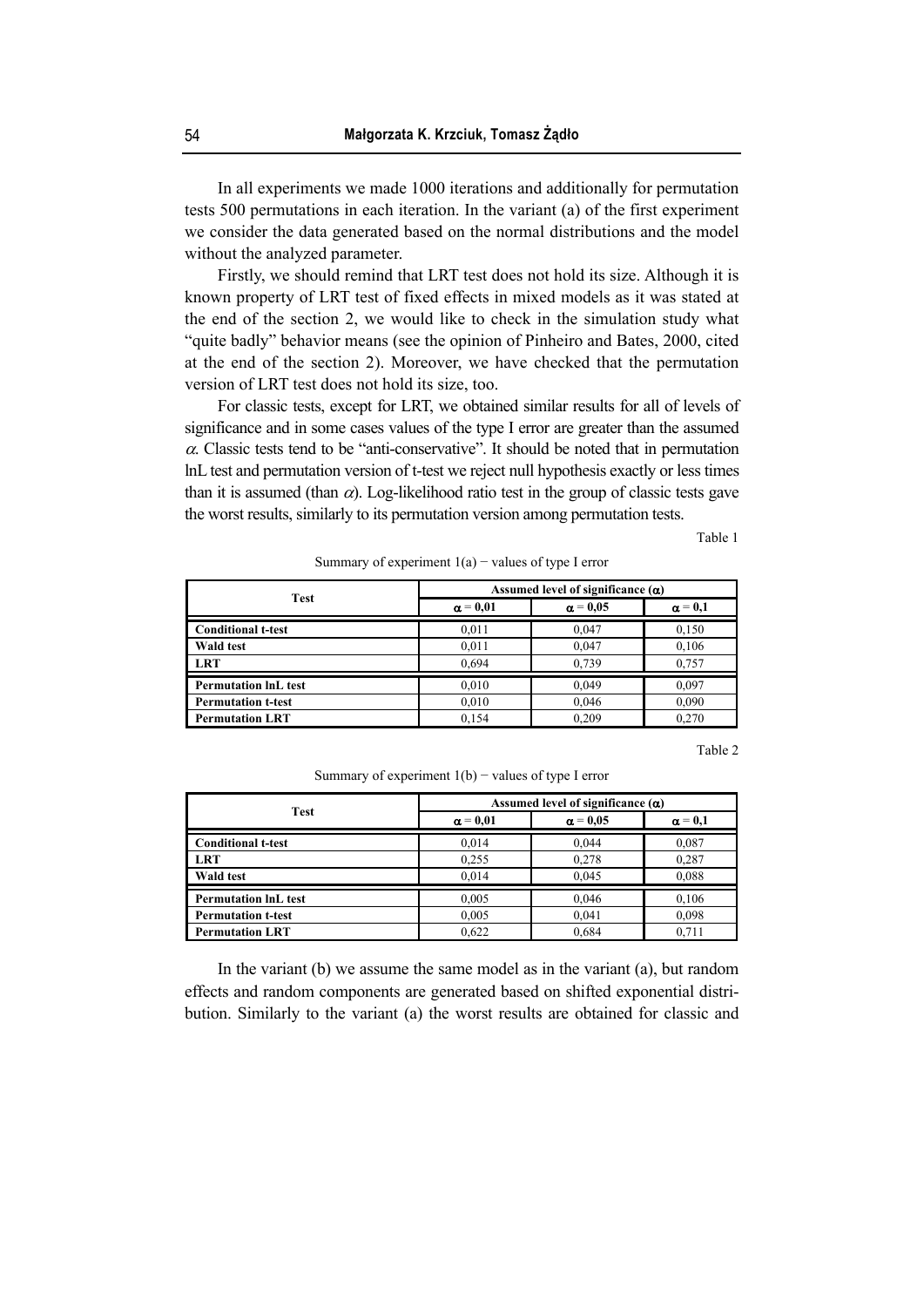permutation LRT. For LRT this type of error was higher than 0,25 for all of assumed level of significance, in the permutation version of this test – higher than 0,6. As in the case of the variant (a), conditional t-test and Wald test gave similar results for all levels of significance. These tests should not be used because they are based on the normality assumption. Results obtained for permutation lnL test and permutation t-test in this variant of the first experiment were similar.

In the second experiment – variant (a), we generate data from normal distribution, but based on the model with the analyzed parameter. Although the best results for permutation tests, and all test too, we obtain for permutation LRT test, we omit both LRT tests in the interpretations because of their very high type I error obtained in the experiments 1(a) and 1(b). All of the permutation tests give better results than classis t-test and Wald test. Comparing classic t-test and permutation t-test we should note that permutation version test give better results for all of assumed levels of significance.

In variant (b) of the second experiment we use the same model as in variant (a), but random effects and random components are generated based on shifted exponential distributions. Firstly, classic tests should not be used because they are based on the normality assumption. Secondly, we omit both LRT tests in the interpretations because of their very high type I error obtained in the experiments 1(a) and 1(b). For all of the considered cases we obtain smaller values of type II errors for permutation t-test than for permutation lnL test.

To sum up the results of the second simulation study, we should stress that the values of the type II error are large. But it is not unusual in econometrics. For example, it is known (see Maddala, 2006, p. 615) that the powers of some widely used unit root tests of stationarity of time series are very low – for some tests even less then 0,1 (what implies values of type II error larger than 0,9).

Table 3

| Test                        | Assumed level of significance $(\alpha)$ |                 |                |
|-----------------------------|------------------------------------------|-----------------|----------------|
|                             | $\alpha = 0.01$                          | $\alpha = 0.05$ | $\alpha = 0.1$ |
| <b>Conditional t-test</b>   | 0.907                                    | 0,763           | 0,637          |
| <b>LRT</b>                  | 0,754                                    | 0,718           | 0.703          |
| Wald test                   | 0,905                                    | 0.761           | 0,634          |
| <b>Permutation InL test</b> | 0,901                                    | 0.761           | 0,626          |
| <b>Permutation t-test</b>   | 0.849                                    | 0,628           | 0.491          |
| <b>Permutation LRT</b>      | 0,360                                    | 0.279           | 0,217          |

Summary of experiment  $2(a)$  – values of type II error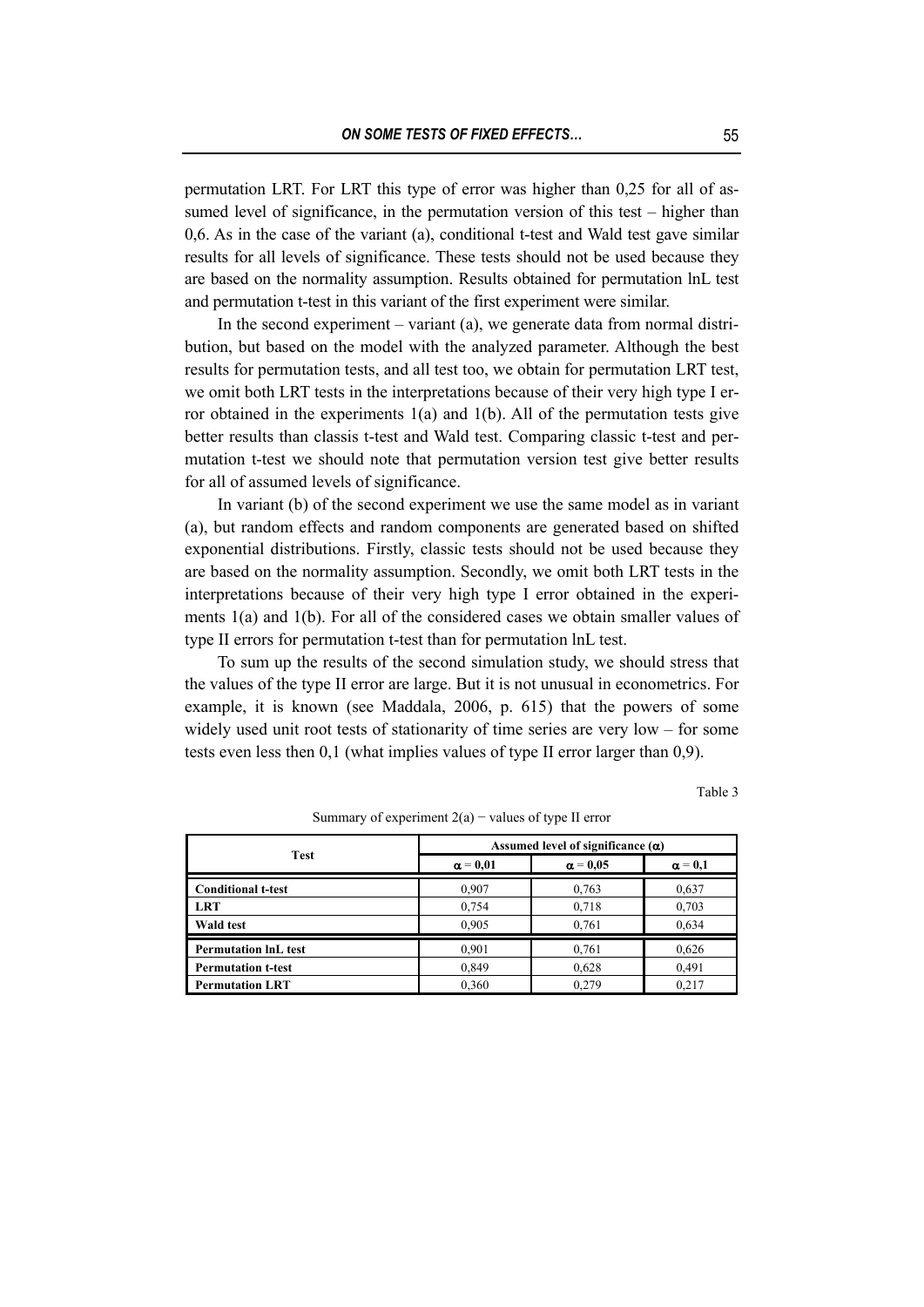Table 4

| <b>Test</b>                 | Assumed level of significance $(\alpha)$ |                 |                |
|-----------------------------|------------------------------------------|-----------------|----------------|
|                             | $\alpha = 0.01$                          | $\alpha = 0.05$ | $\alpha = 0.1$ |
| <b>Conditional t-test</b>   | 0,912                                    | 0.791           | 0,689          |
| <b>LRT</b>                  | 0,720                                    | 0,695           | 0,688          |
| Wald test                   | 0.910                                    | 0.791           | 0.687          |
| <b>Permutation InL test</b> | 0,938                                    | 0.789           | 0,667          |
| <b>Permutation t-test</b>   | 0.937                                    | 0,738           | 0.574          |
| <b>Permutation LRT</b>      | 0.369                                    | 0,283           | 0.229          |

Summary of experiment  $2(b)$  – values of type II error

### **Conclusions**

In the paper we study three classic and three permutation tests of fixed effects. Permutation tests can be used even if the assumptions of normality of distributions of random effects and random components are not met. Their properties are considered in the Monte Carlo simulation study based on the real data on revenues of municipal taxations in Swedish municipalities. In most of the studied cases in the simulation analysis, permutation lnL test and permutation version of the t-test have the best properties.

## **References**

- Biecek P. (2012), Analiza danych z programem R. Modele liniowe z efektami stałymi, losowymi i mieszanymi, WN PWN, Warszawa.
- Domański Cz., Jędrzejczak A. (2003), O teście zgodności  $\chi^2$ dla prób nieprostych, [w:] Metoda reprezentacyjna w badaniach ekonomiczno-społecznych, Wydawnictwo Akademii Ekonomicznej, Katowice, pp. 27-36.
- Frątczak E., red. (2012), Zaawansowane metody analiz statystycznych, Szkoła Główna Handlowa − Oficyna Wydawnicza, Warszawa.
- Gamrot W. (2013), On Exact Computation of Minimum Sample Size for Restricted Estimation of a Binomial Parameter, "Journal of Statistical Planning and Inference", Vol. 143, pp. 852-866.
- Kończak G. (2010), The Moving Average Control Chart Based on the Sequence of Permutation Tests, [in:] Proceedings in Computational Statistics 2010, ed. Y. Lechevallier, G. Saporta, Physica-Verlag, Berlin Heilderberg, pp. 1199-1206.
- Kończak G. (2012), On Testing Multi-directional Hypotheses in Categorical Data Analysis, [in:] Proceedings of COMPSTAT 2012, ed. A. Colubi, E.J. Kontoghiorghes, K. Pokianos, G. Gonzalez-Rodriguez, pp. 427-436.